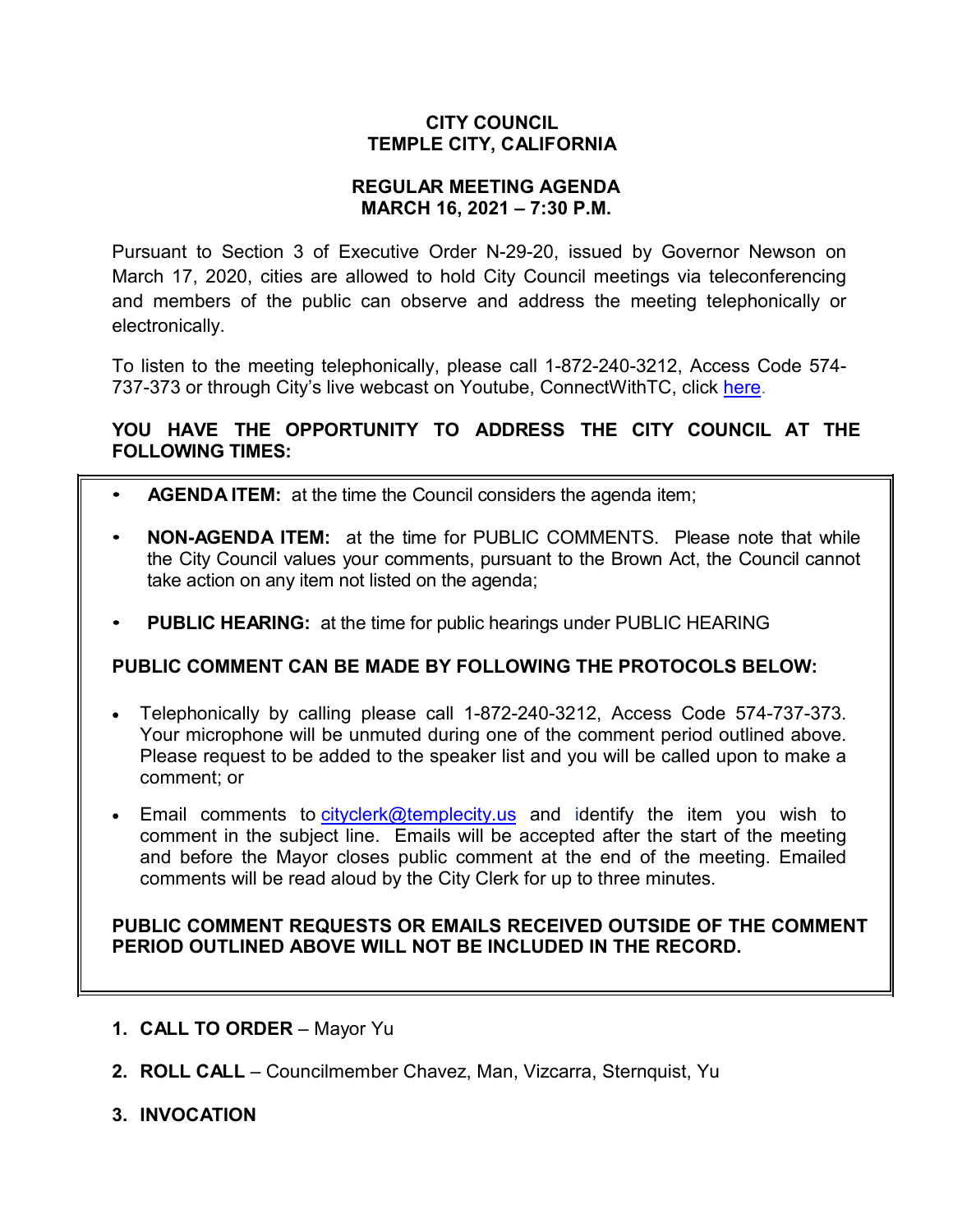## **4. PLEDGE OF ALLEGIANCE**

### **5. CEREMONIAL MATTERS – PRESENTATIONS** – None

### **6. PUBLIC COMMENTS ON ITEMS NOT LISTED ON THE AGENDA**

The City Council will now hear public comments regarding items **not listed** on the agenda. The procedure to address the City Council is highlighted on the first page of this agenda. This section is limited to 30 minutes total.

## **7. CONSENT CALENDAR**

All Consent Calendar items may be approved in a single motion as recommended unless removed for further discussion. If members of the City Council or persons in the audience wish to discuss any matters listed on the Consent Calendar, please address them at this time.

Recommendation: Approve Items A through H per recommendations.

### A. [APPROVAL](https://ca-templecity.civicplus.com/DocumentCenter/View/15919/02_7A_CCM---2021-03-02-Reorganization) OF MINUTES

The City Council is requested to review and approve the Minutes of the Regular City Council Meeting of March 2, 2021.

Recommendation: Approve.

#### B. PLANNING [COMMISSION ACTION](https://ca-templecity.civicplus.com/DocumentCenter/View/15920/03_7B_PC-Actions---from-2021-2-23_v3-final-2021-03-08)

The City Council is requested to receive and file actions of the Planning Commission Meeting of February 23, 2021.

Recommendation: Receive and file.

### C. [ADOPTION OF RESOLUTION NO. 21-5519 CONFIRMING MAYOR'S](https://ca-templecity.civicplus.com/DocumentCenter/View/15936/04_7C_Mayor-Appointment_Staff-Report_2021-w-attachment)  [APPOINTMENT OF COUNCILMEMBERS TO SERVE AS DELEGATES AND](https://ca-templecity.civicplus.com/DocumentCenter/View/15936/04_7C_Mayor-Appointment_Staff-Report_2021-w-attachment)  [ALTERNATES TO OTHER AGENCIES OR ORGANIZATIONS](https://ca-templecity.civicplus.com/DocumentCenter/View/15936/04_7C_Mayor-Appointment_Staff-Report_2021-w-attachment)

The City Council is requested to review the list of City Council committees and delegate assignments representing the City of Temple City at meetings of other governmental agencies or community organizations and to consider proposed Resolution No. 21-5519 making appointments to said agencies sand organizations.

Recommendation: Adopt Resolution No. 21-5519 confirming the appointments.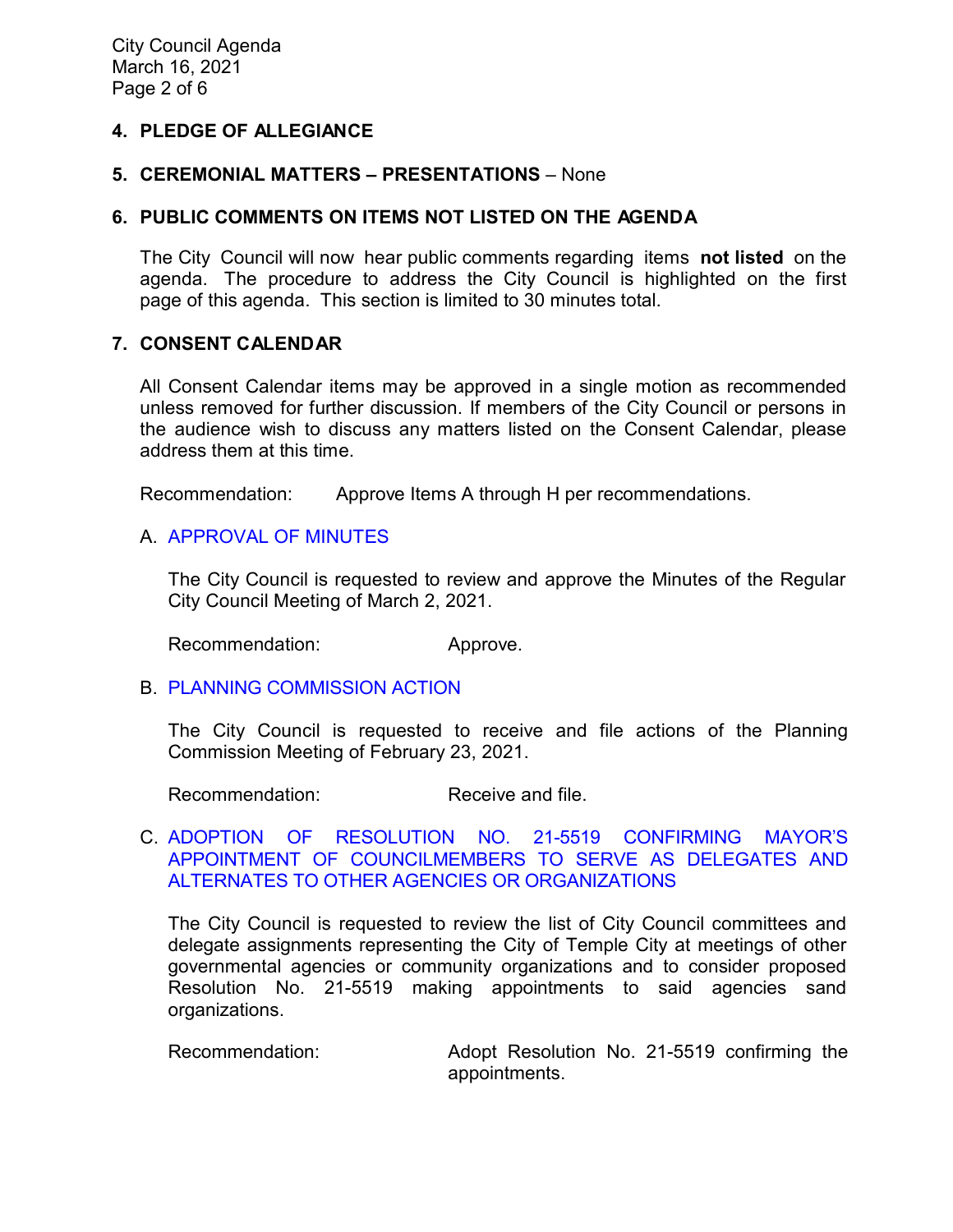### D. [ADOPTION OF RESOLUTION NO. 21-5510 WITH CONDITIONS OF APPROVAL](https://ca-templecity.civicplus.com/DocumentCenter/View/15921/05_7D_Bellagio-Car-Wash_Staff-Report-5637-Santa-Anita-AveChangeable-Copy-Sign_final_v2-w-attachments)  [FORMALIZING THE CITY COUNCIL'S APPROVAL FOR A CONDITIONAL USE](https://ca-templecity.civicplus.com/DocumentCenter/View/15921/05_7D_Bellagio-Car-Wash_Staff-Report-5637-Santa-Anita-AveChangeable-Copy-Sign_final_v2-w-attachments)  [PERMIT TO MODIFY A CHANGEABLE COPY SIGN AT 5637 SANTA ANITA](https://ca-templecity.civicplus.com/DocumentCenter/View/15921/05_7D_Bellagio-Car-Wash_Staff-Report-5637-Santa-Anita-AveChangeable-Copy-Sign_final_v2-w-attachments)  [AVENUE](https://ca-templecity.civicplus.com/DocumentCenter/View/15921/05_7D_Bellagio-Car-Wash_Staff-Report-5637-Santa-Anita-AveChangeable-Copy-Sign_final_v2-w-attachments)

The City Council is requested to adopt a resolution with conditions of approval formalizing the conditional use permit to modify a changeable copy sign.

Recommendation: Adopt Resolution No. 21-5510 approving a conditional use permit for a changeable copy sign subject to the attached conditions of approval.

## E. [FINAL SUBDIVISION MAP APPROVAL FOR PARCEL MAP NO. 82700, A THREE-](https://ca-templecity.civicplus.com/DocumentCenter/View/15922/06_7E_Final-Map_Report-PL-19-1880-Final-Map-82700-9040-Ranch-Real-Rd-3-unit-condo_v2-w-pk-comments-2021-03-09)[UNIT SUBDIVISION AT 9040 RANCHO REAL ROAD](https://ca-templecity.civicplus.com/DocumentCenter/View/15922/06_7E_Final-Map_Report-PL-19-1880-Final-Map-82700-9040-Ranch-Real-Rd-3-unit-condo_v2-w-pk-comments-2021-03-09)

Approval of the final map will allow the developer to obtain the building permits and start the construction of a three new dwellings.

Recommendation:

- 1. Review and approve the final subdivision map for Parcel Map No. 82700; and
- 2. Authorize the City Clerk to certify Parcel Map No. 82700.
- F. [MID-CENTURY GENERAL PLAN ANNUAL PROGRESS REPORT FOR 2020](https://ca-templecity.civicplus.com/DocumentCenter/View/15923/07_7F_General-Plan_Staff-Report-2020-General-Plan-Annual-Report_sr-edits-2_v3-w-attachments)

The City Council is requested to receive and approve the annual report on the progress of implementing the General Plan.

Recommendation:

- 1. Receive the 2020 General Plan Annual Progress Report;
- 2. Approve the report; and
- 3. Direct staff to file the report with the Office of Planning and Research and the Department of Housing and Community Development.
- G. [VISA CARD REPORT](https://ca-templecity.civicplus.com/DocumentCenter/View/15925/09_7H_Visa-Card-Report)

The City Council is requested to receive and file the Visa Card Report.

Recommendation: Receive and file.

H. [ADOPTION OF RESOLUTION NO. 21-5518](https://ca-templecity.civicplus.com/DocumentCenter/View/15916/10_7I_CC-Warrant_Reso-No-21-5518-031621-FY-2020-2021) APPROVING PAYMENT OF BILLS [FOR FISCAL YEAR 2020-21](https://ca-templecity.civicplus.com/DocumentCenter/View/15916/10_7I_CC-Warrant_Reso-No-21-5518-031621-FY-2020-2021)

The City Council is requested to adopt Resolution No. 21-5518 authorizing the payment of bills.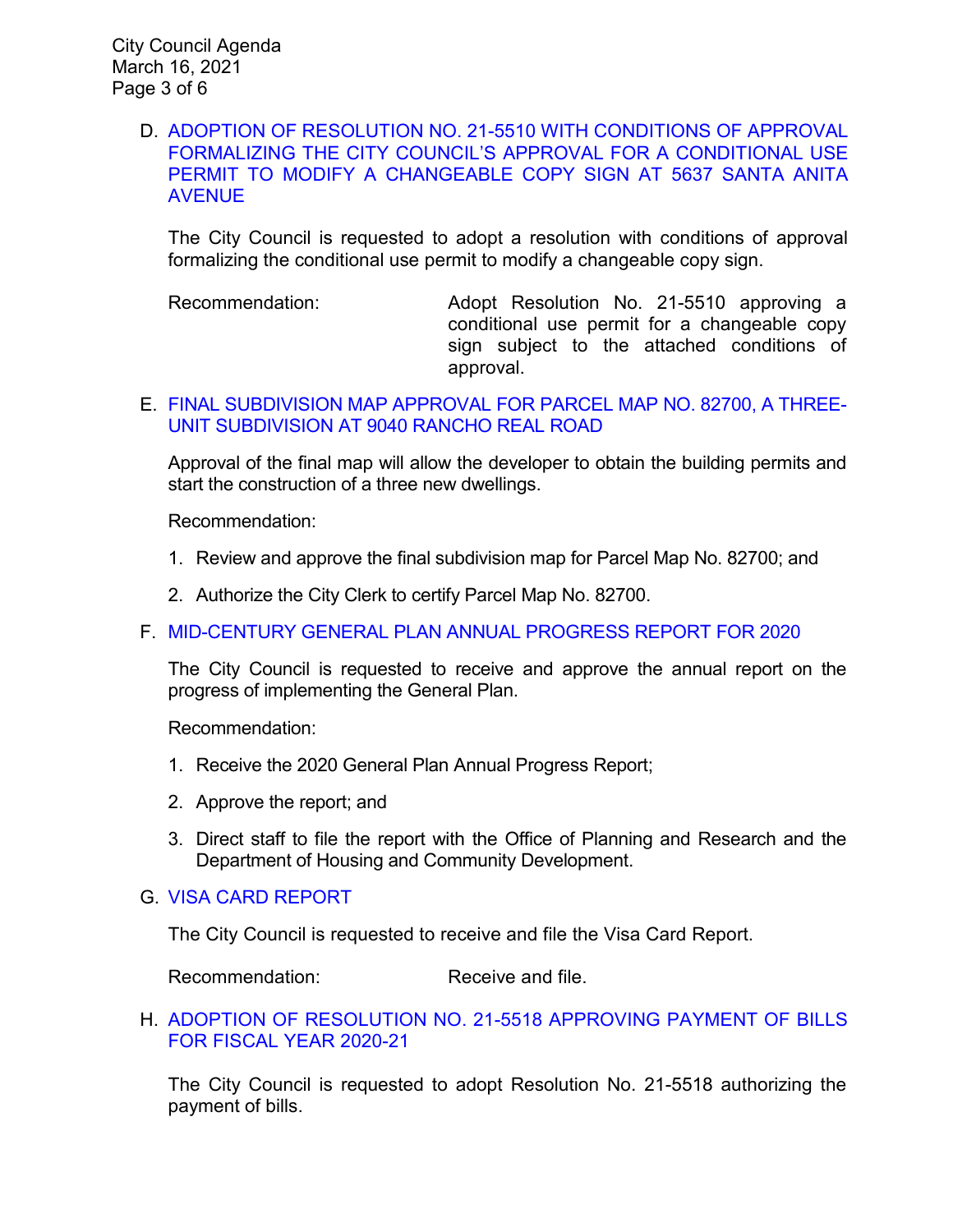City Council Agenda March 16, 2021 Page 4 of 6

Recommendation: Adopt Resolution No. 21-5518.

#### **8. PUBLIC HEARING** – None

#### **9. UNFINISHED BUSINESS** – None

#### **10. NEW BUSINESS**

### A. [OVERVIEW OF TEMPORARY EMERGENCY ACTION RELATED TO](https://ca-templecity.civicplus.com/DocumentCenter/View/15917/11_10A_COVID_Staff-Report_revised-2-comments_2021-03-08-Final_v3)  [CONTINUITY OF CITY SERVICES AND PERSONNEL AND REQUEST FOR](https://ca-templecity.civicplus.com/DocumentCenter/View/15917/11_10A_COVID_Staff-Report_revised-2-comments_2021-03-08-Final_v3)  **[DIRECTION](https://ca-templecity.civicplus.com/DocumentCenter/View/15917/11_10A_COVID_Staff-Report_revised-2-comments_2021-03-08-Final_v3)**

Before expiration date of March 31, 2021, the City Manager is seeking direction from the Council regarding those members of staff who fall into the category of receiving paid administrative leave.

Presentation: City Manager

Recommendation: Provide direction as to how the City Manager, as the Director of Emergency Services, is to proceed regarding certain personnel status for City staff and the budgetary considerations associated with such status in the time period after his emergency authority expires on march 31, 2021.

## B. [FIREWORKS SALES PERMITS](https://ca-templecity.civicplus.com/DocumentCenter/View/15918/12_10B_Fireworks_Staff-Report_v4-BC-edits-2021-03-09_w-attachment)

The City Council is requested to provide staff direction regarding the sales and use of "safe and sane" fireworks.

| Presentation:   | <b>Community Development Director</b>                                                                                        |
|-----------------|------------------------------------------------------------------------------------------------------------------------------|
| Recommendation: | Provide direction to staff on any changes or<br>adjustments pertaining to the sales and use of<br>"safe and sane" fireworks. |

# C. [CITY HOMELESS PLAN ADOPTION](https://ca-templecity.civicplus.com/DocumentCenter/View/15924/08_7G_City-Based-Homelss-Plan_Staff-Report_final_v2-w-attachments)

The City Council is requested to consider adoption of the proposed Homeless Plan developed to understand local trends in homelessness and related concerns from stakeholders; formalize existing strategies, identify new efforts to further leverage local and regional resources, prepare for future funding opportunities; and develop a roadmap to guide the City's homelessness response strategies and investments.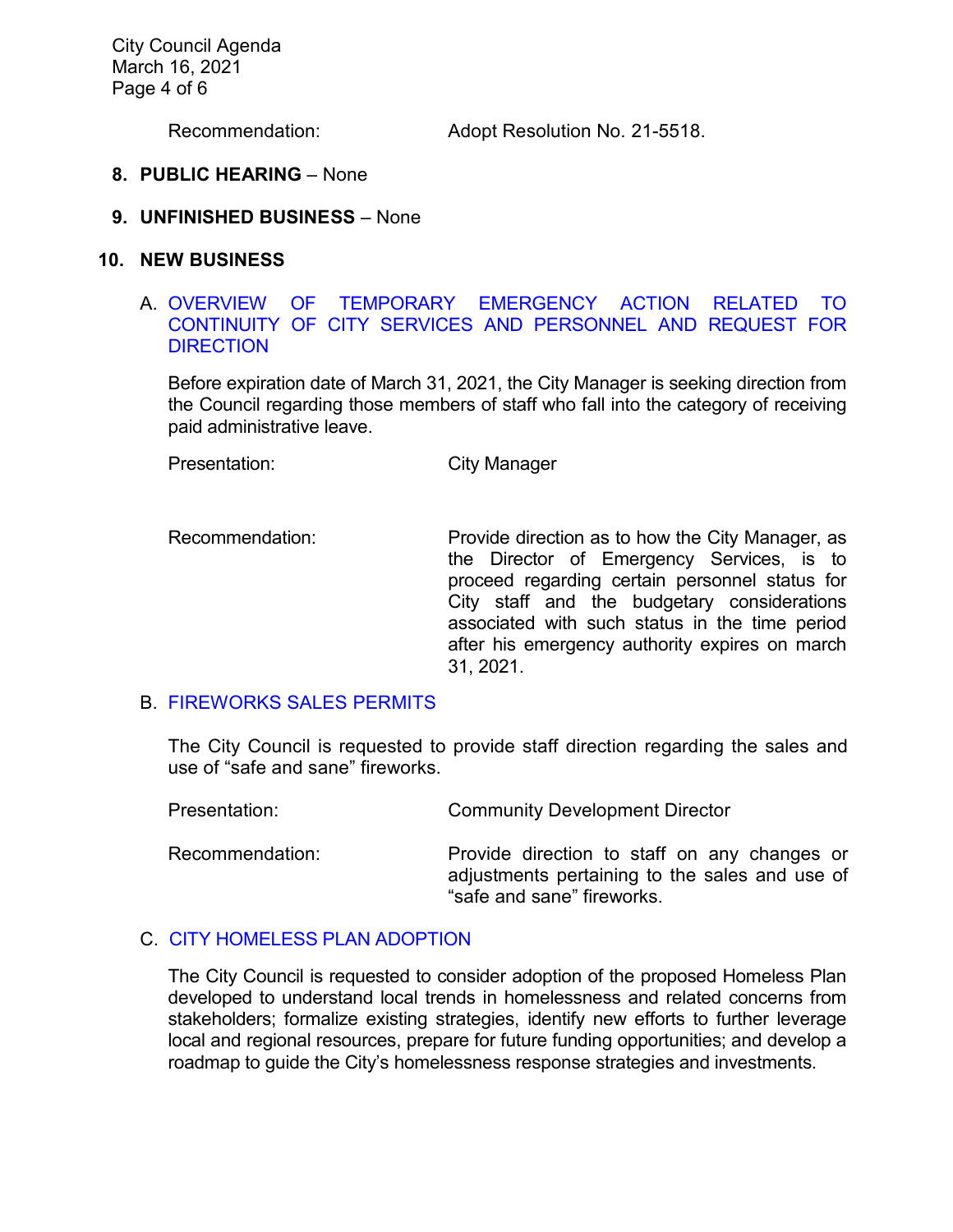City Council Agenda March 16, 2021 Page 5 of 6

Presentation: City Manager and Management Analyst

Recommendation: Adopt the City-based Homeless Plan.

## **11. UPDATE FROM CITY MANAGER**

## **12. UPDATE FROM CITY ATTORNEY**

## **13. COUNCIL REPORTS REGARDING AD HOC OR STANDING COMMITTEE MEETINGS**

- A. SCHOOL DISTRICT/CITY STANDING COMMITTEE (Councilmember Man and Mayor Chavez) – Formed 1/3/2012
- B. LAS TUNAS DOWNTOWN REVITALIZATION STANDING COMMITTEE (Mayor Chavez and Mayor Pro Tem Yu) – Formed 2/18/2014
- C. FUTURE DEVELOPMENT OF CITY PROPERTIES STANDING COMMITTEE (Mayor Pro Tem Yu and Councilmember Man) – Formed 2/18/2014
- D. AUDIT STANDING COMMITTEE (Mayor Chavez and Mayor Pro Tem Yu) – Formed 7/15/2014
- E. FACILITIES, PUBLIC WORKS, AND INFRASTRUCTURE STANDING **COMMITTEE** (Mayor Pro Tem Yu and Councilmember Man) – Formed 4/4/2017
- F. PRIMROSE PARK ART ELEMENT AD HOC (Councilmember Vizcarra and Mayor Pro Tem Yu) – Formed 5/19/20

## **14. COUNCIL ITEMS SEPARATE FROM THE CITY MANAGER'S REGULAR AGENDA**

- A. COUNCILMEMBER CHAVEZ
- B. COUNCILMEMBER MAN
- C. COUNCILMEMBER VIZCARRA
- D. MAYOR PRO TEM STERNQUIST
- E. MAYOR YU

## **15. ADDITIONAL PUBLIC COMMENTS ON ITEMS NOT LISTED ON THE AGENDA**

The City Council will now hear additional public comments regarding items not listed on the agenda. The procedure to address the City Council is highlighted on the first page of this agenda.